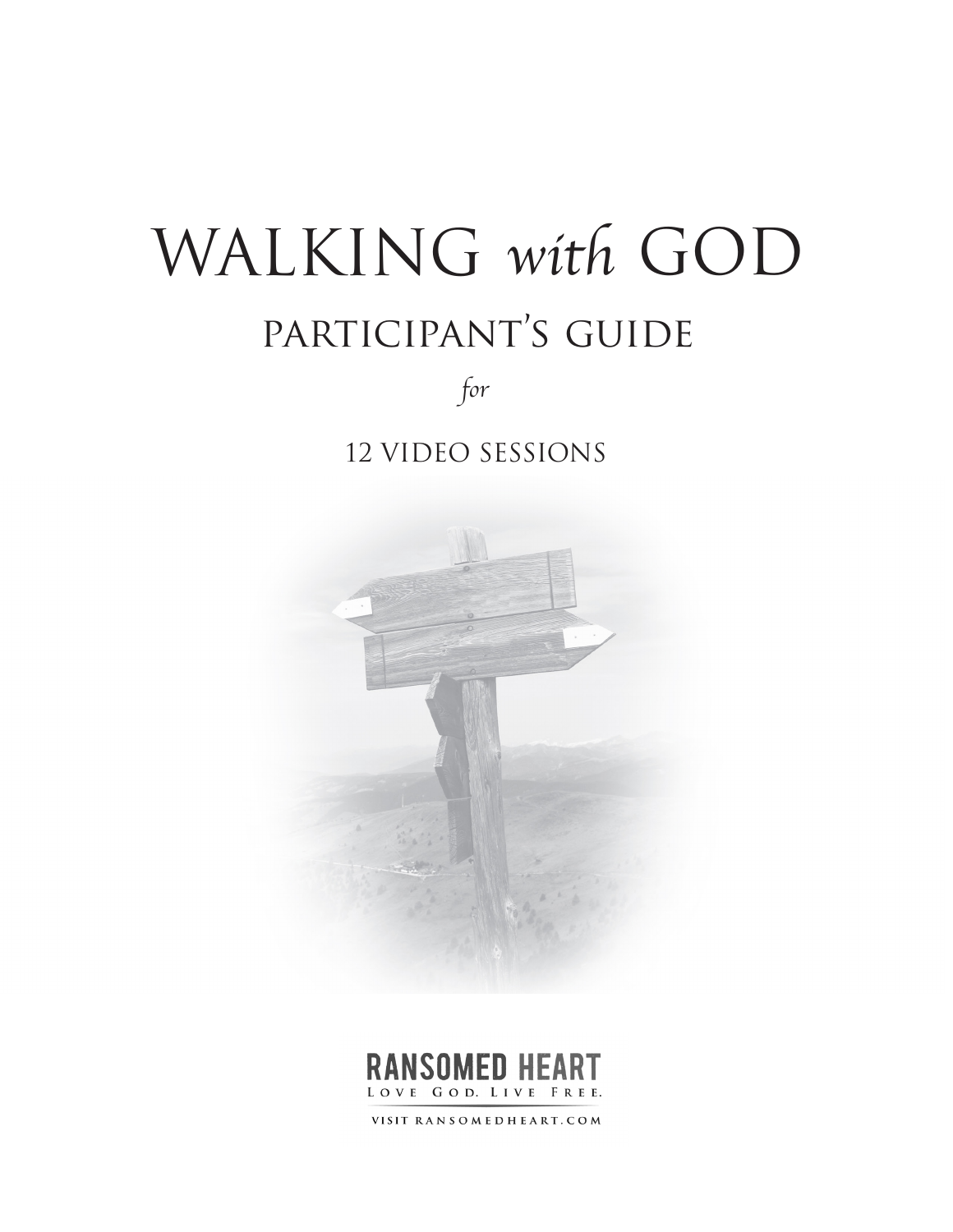# SESSION 1 QUESTIONS: DOES GOD STILL SPEAK?

Why is verbal communication so important for relationship?

What does it mean to you to realize that the Bible is a book of examples, not exception?

Do you believe God wants to speak to you?

How does God speak to you in an intimate way?

Do you experience "conversational intimacy" with God?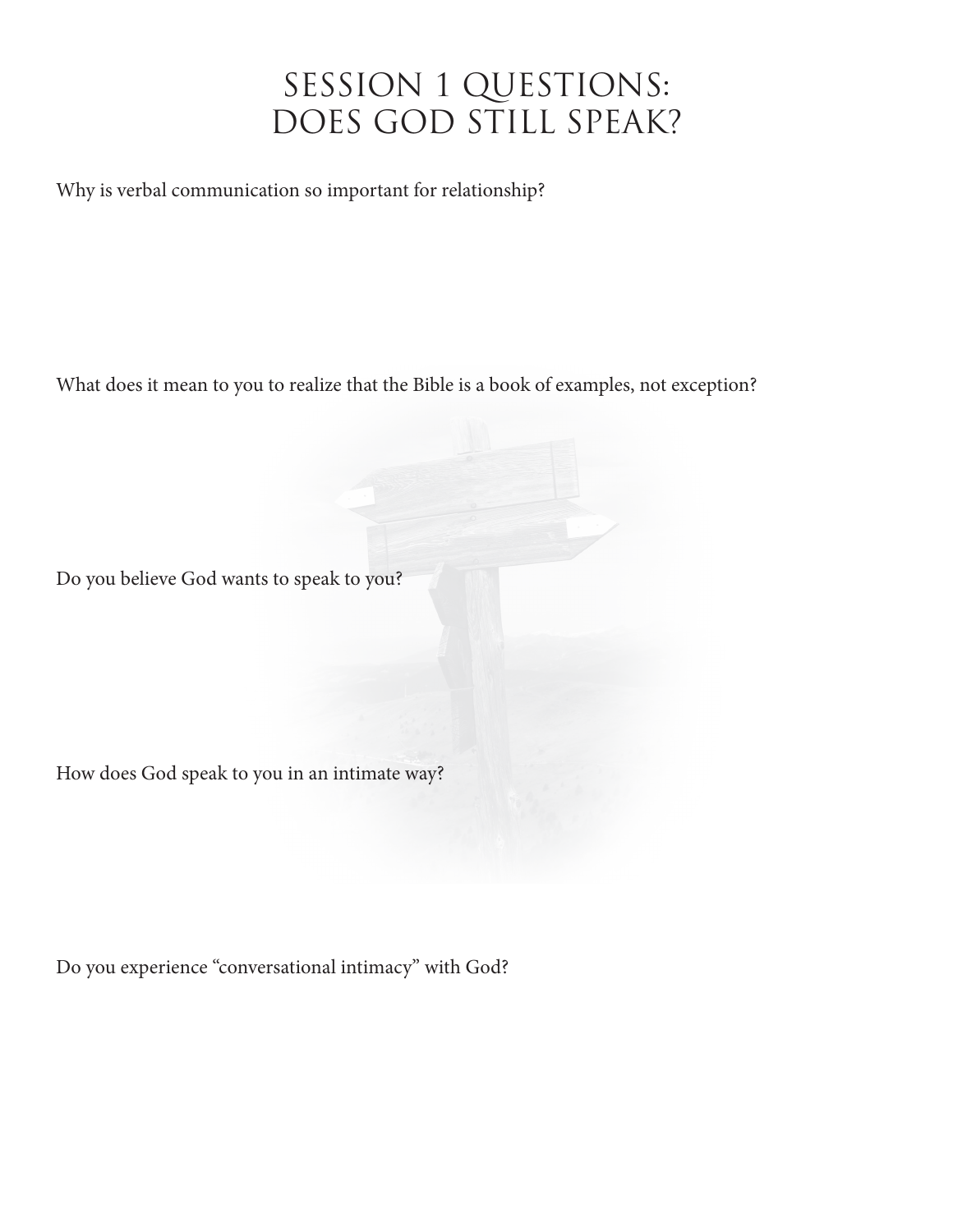### SESSION 2 QUESTIONS: ON LEARNING TO LISTEN

What would you love to hear from God about?

What makes it hard for you to hear from God?

John talked about the issue of surrender. Does surrender come easily for you?

Do you bring even the "little things" in your life to God?

What would you love to ask God this week?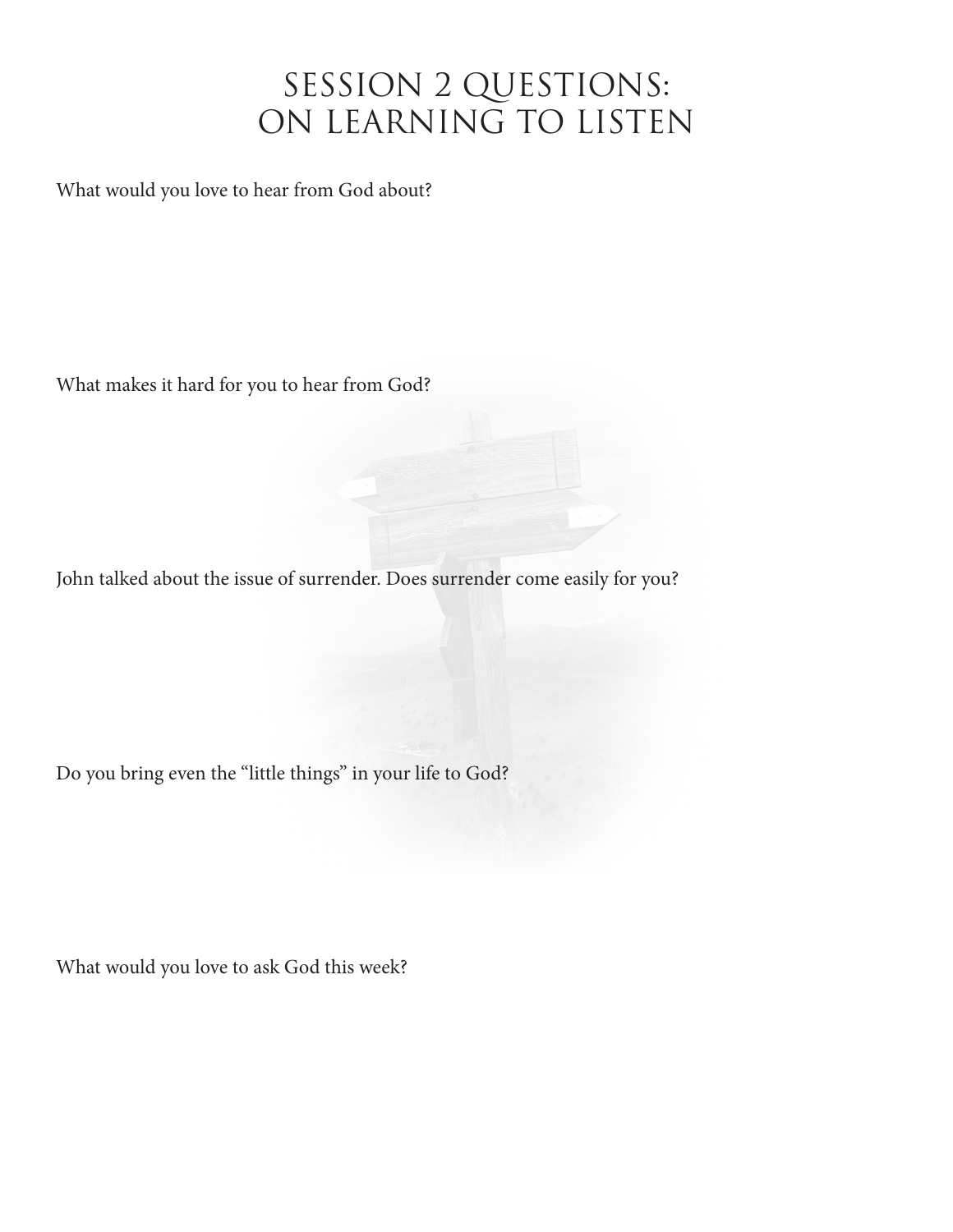# SESSION 3 QUESTIONS: ON ELK AND ELIJAH

How have you been taught to pray?

Does prayer feel like a powerful part of your life, or is it more disappointing than filled with breakthrough?

Do you ever stop and simply ask God what you should pray for?

What is an area in your life where you feel stuck and need God?

If you could pray like Elijah, and see results, what would you be praying about?

So, how will this lesson change the way you pray this week?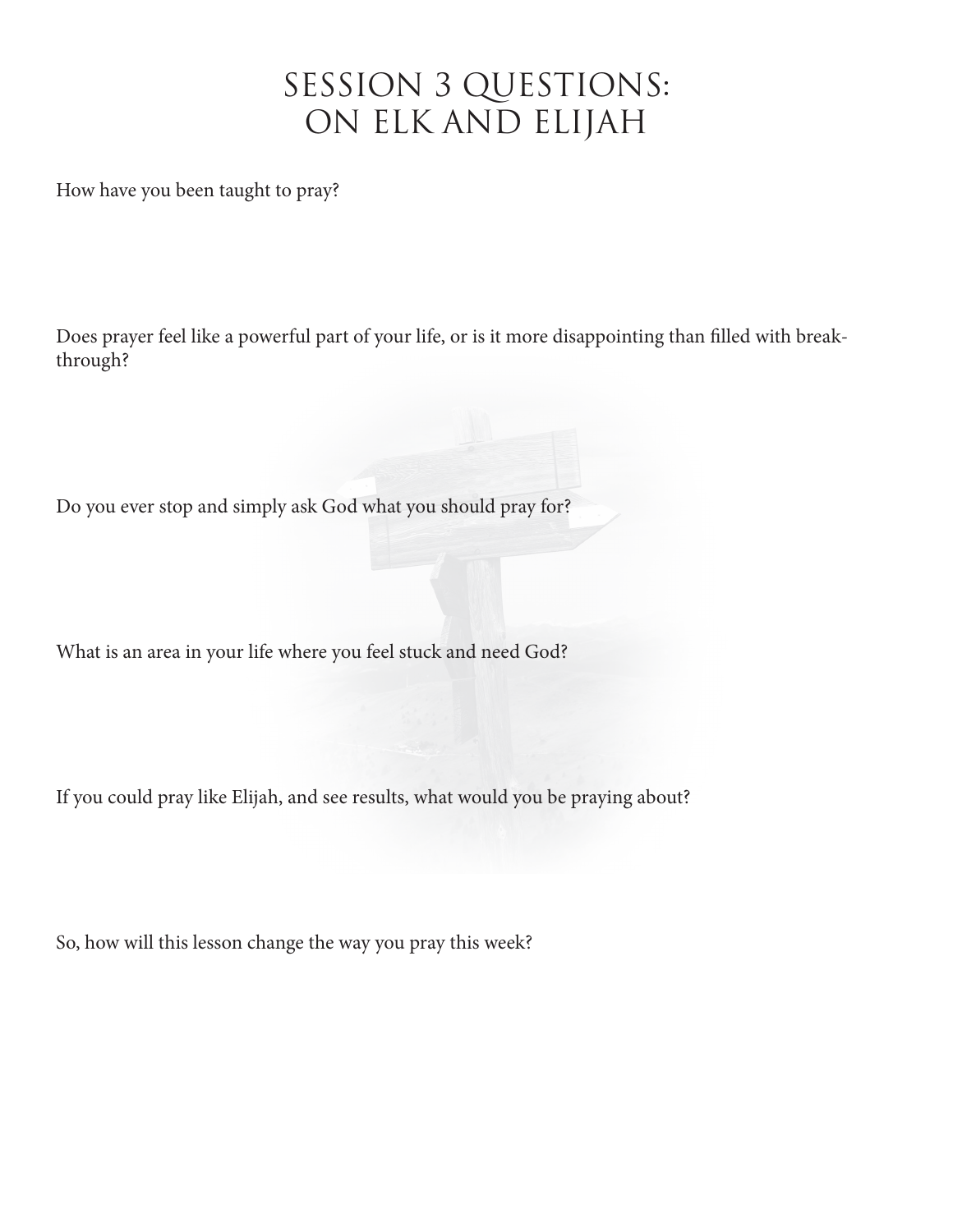### SESSION 4 QUESTIONS: GOD?

When internal turmoil or deep affliction strikes, how do you navigate your life?

John speaks of "shepherding our hearts." What would that look like for you when you face a crisis?

What does it mean to "make no agreements" in our hearts in times of trial?

As you reflect on a time of struggle you've gone through—either recently or in the past—what agreements have you made about God, life, yourself, or your struggle? Have they been broken?

How have past agreements affected your life?

What would it look like for you to be gracious to your heart?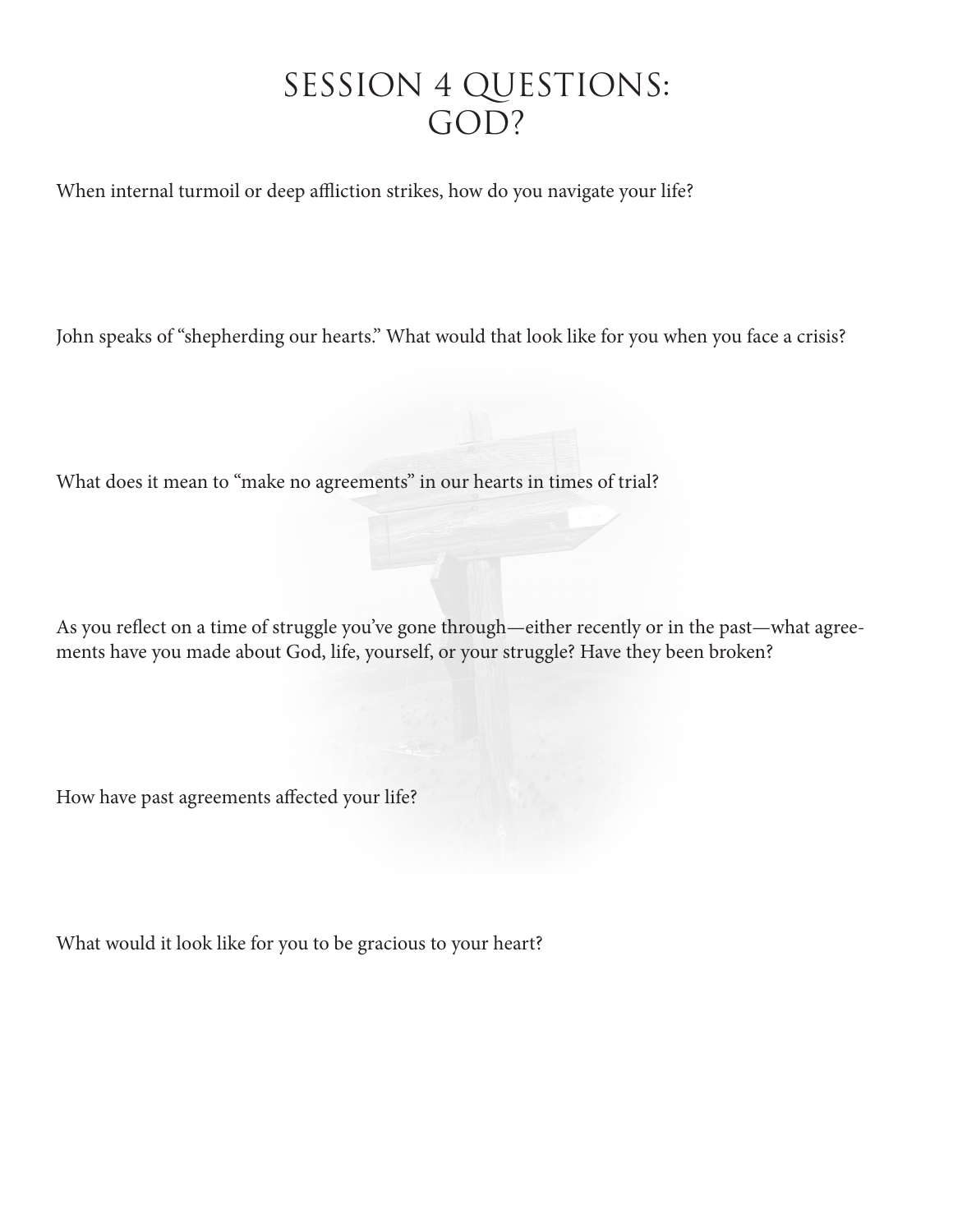#### SESSION 5 QUESTIONS: THE NEXT DAY

What do you believe about love?

How do you respond to times of disruption, strong emotions being provoked, or distressing relational issues?

How do you hold onto the truth of God's Word in the midst of swirling emotions or difficult circumstances?

What currently is unsettling in your life?

What "truth" of God will help you through all that this disruption has raised in you?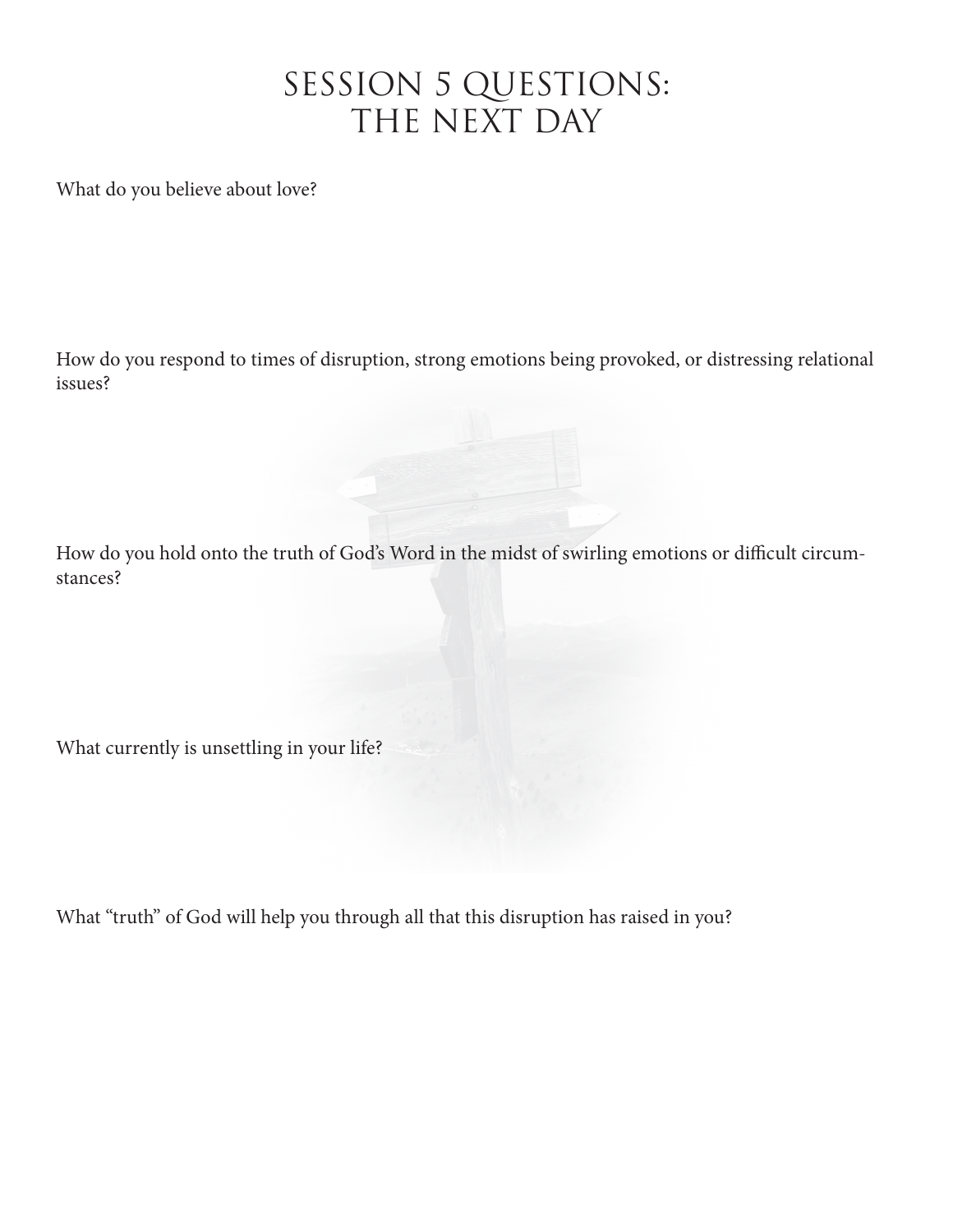#### SESSION 6 QUESTIONS: **HAWKS**

In what ways has God spoken to you this last week?

And why might he have chosen that particular way to speak to you at this specific time?

What must we be reminded that God speaks to us in 100 different ways?

Do you find yourself asking and looking for God to speak to you each day?

What's the point of walking with God in conversational intimacy?

How has your ability to recognize God's voice changed as you've progressed through the book?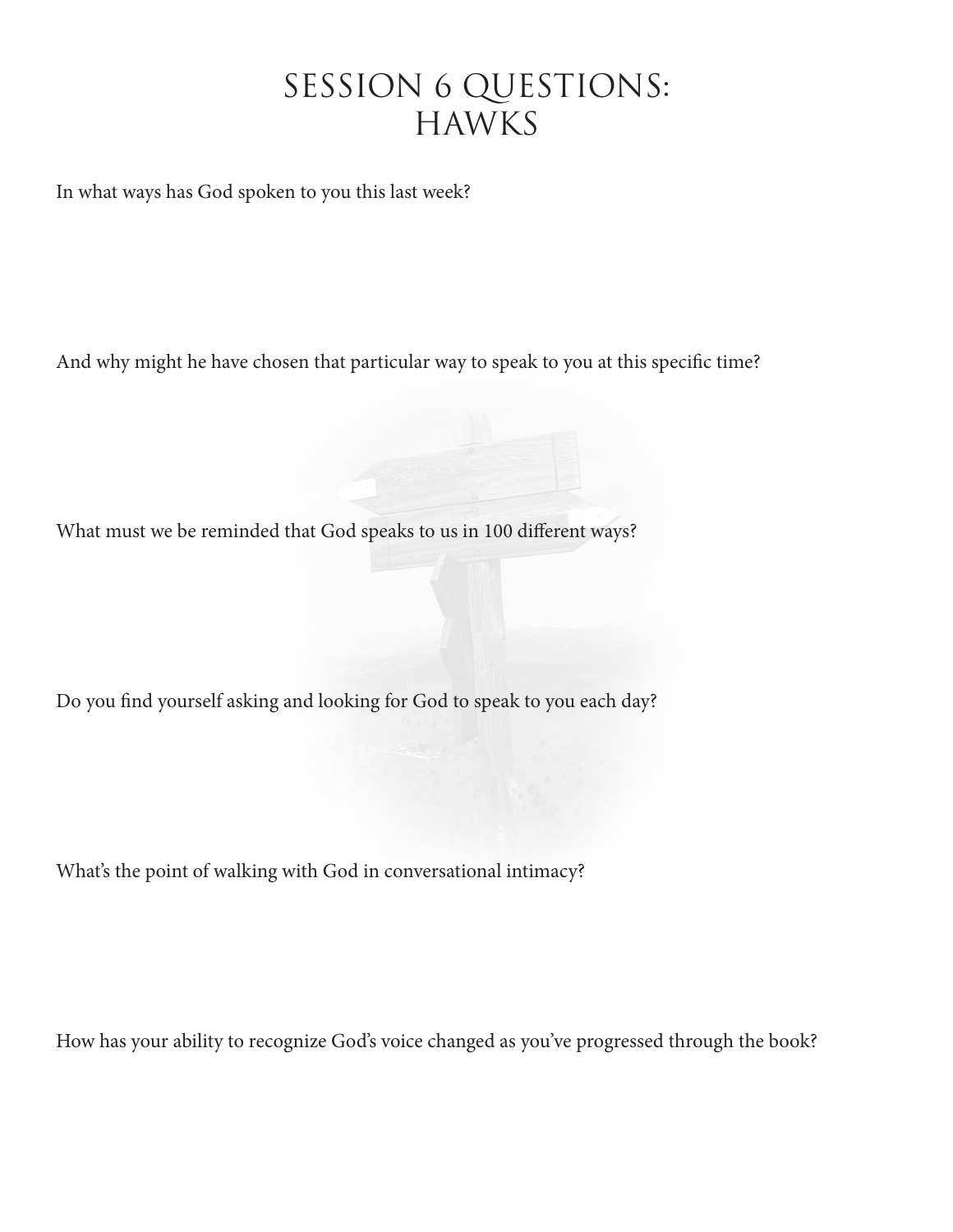# SESSION 7 QUESTIONS: ACCEPT THE GRACE GOD IS GIVING

Are you an essentially happy, free person? Why or why not?

Do you believe God offers us an immense grace for all we need in our daily living?

Jesus only carried those burdens his Father wanted him to carry. He was immensely free and joyful in navigating life. What burdens are you carrying that God may not want you to?

What usually comes when we've turned over or released our burdens to God?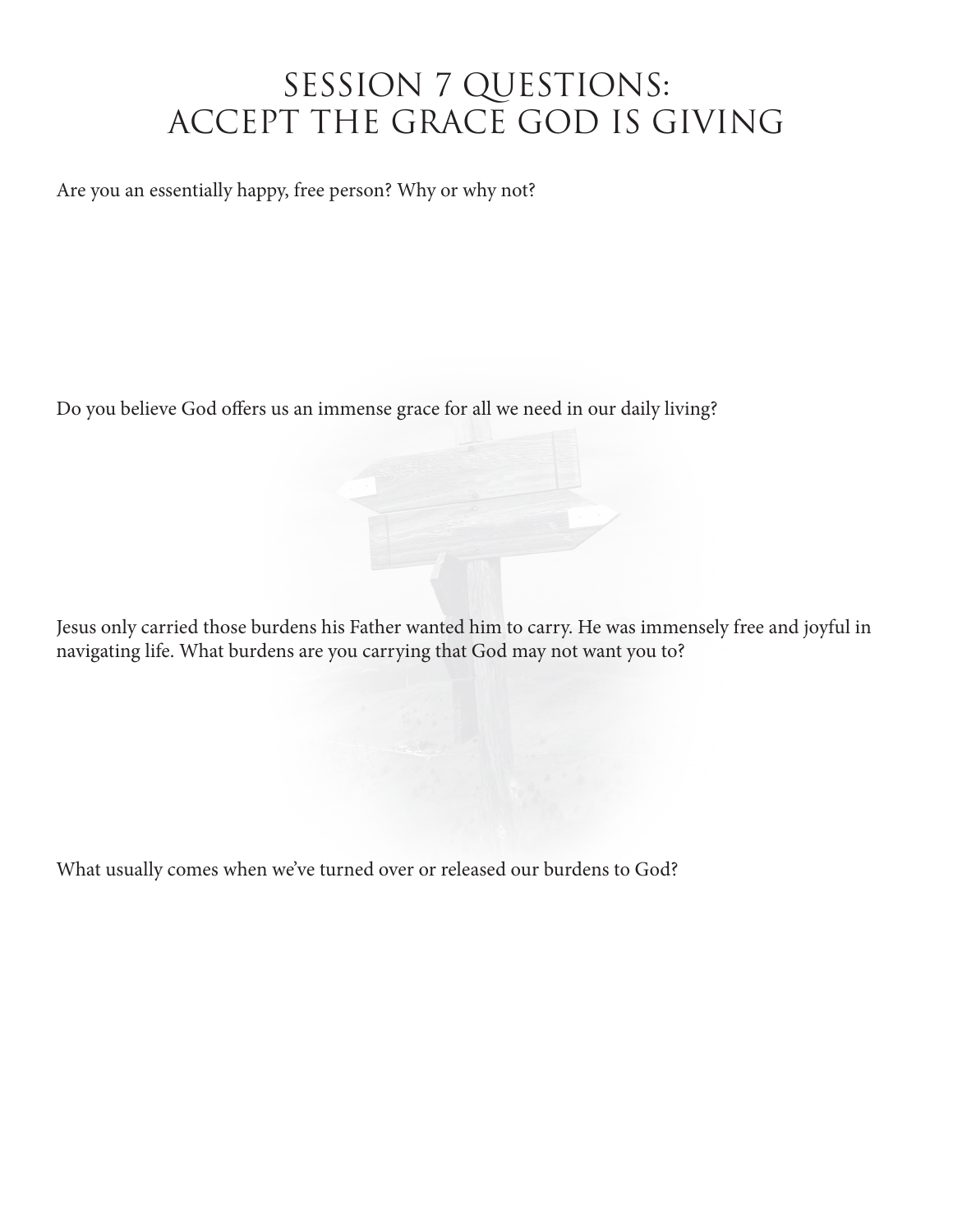# SESSION 8 QUESTIONS: THINGS THAT GO BUMP IN THE NIGHT

John states that a major hindrance in our learning to walk with God is a desire for a "nice, easy little life." Do you find that true of yourself?

Have you understood Christianity as a love story set in the midst of a life and death battle?

Is spiritual warfare a part of your Christian worldview? If so, how is it expressed in your daily life? If not, what is your reluctance towards spiritual warfare rooted in?

What struggle are you facing that you would like to ask God: "Is this a result of spiritual warfare?"

How will this topic affect the way you interpret the events of this week?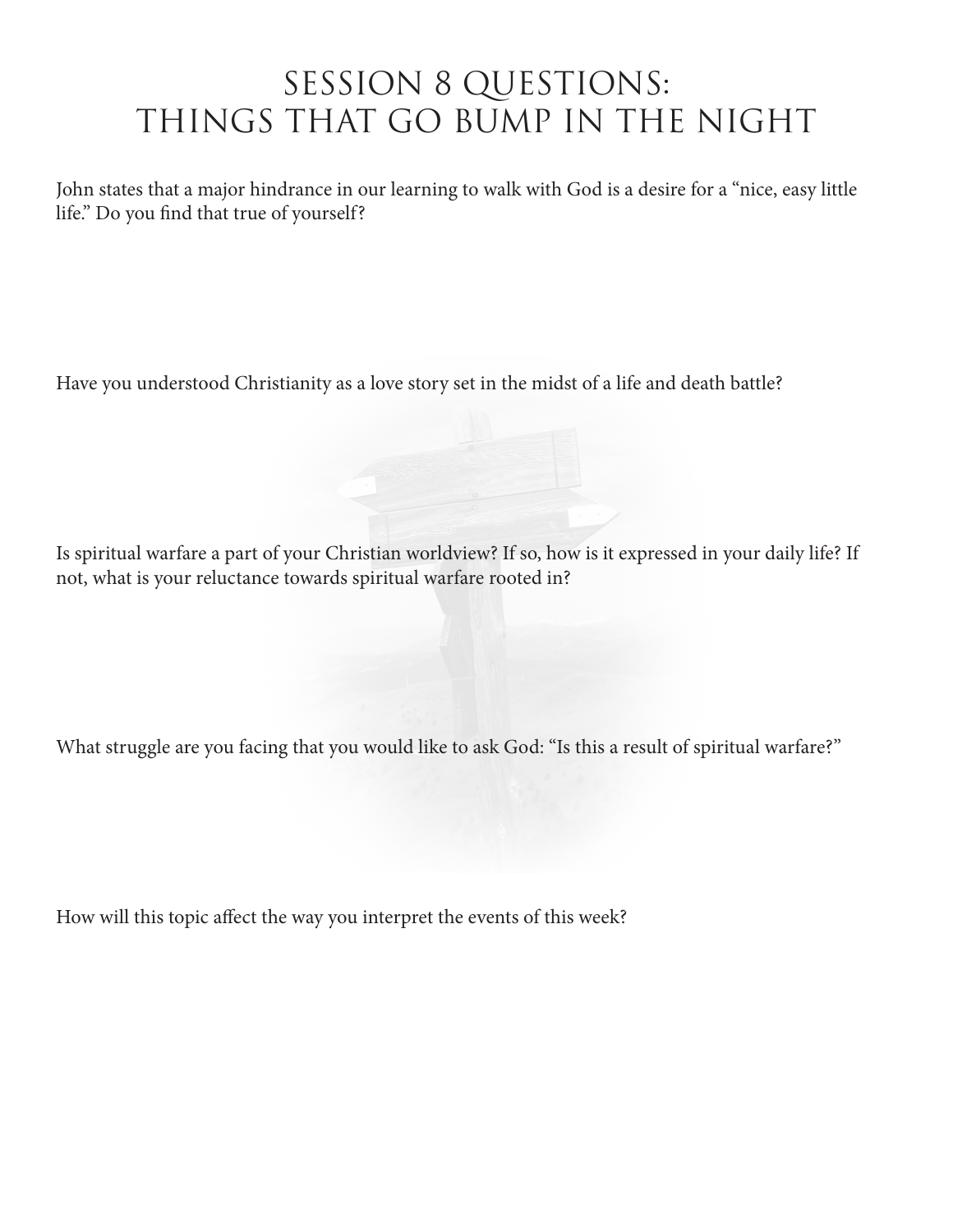#### SESSION 9 QUESTIONS: HEALING THE PAST

Jesus came to heal the brokenhearted and set the captives free; he wants to restore human lives. Do you believe this is true for you?

Have you experienced Christ restoring the healing of unresolved issues, old wounds, or deep brokenness?

What issues, fears, emotions, or reactions of yours may indicate a deep place in need of restoration or healing?

Would you like to invite Christ into these areas?

Can you allow your friends to speak truth and compassion into your life?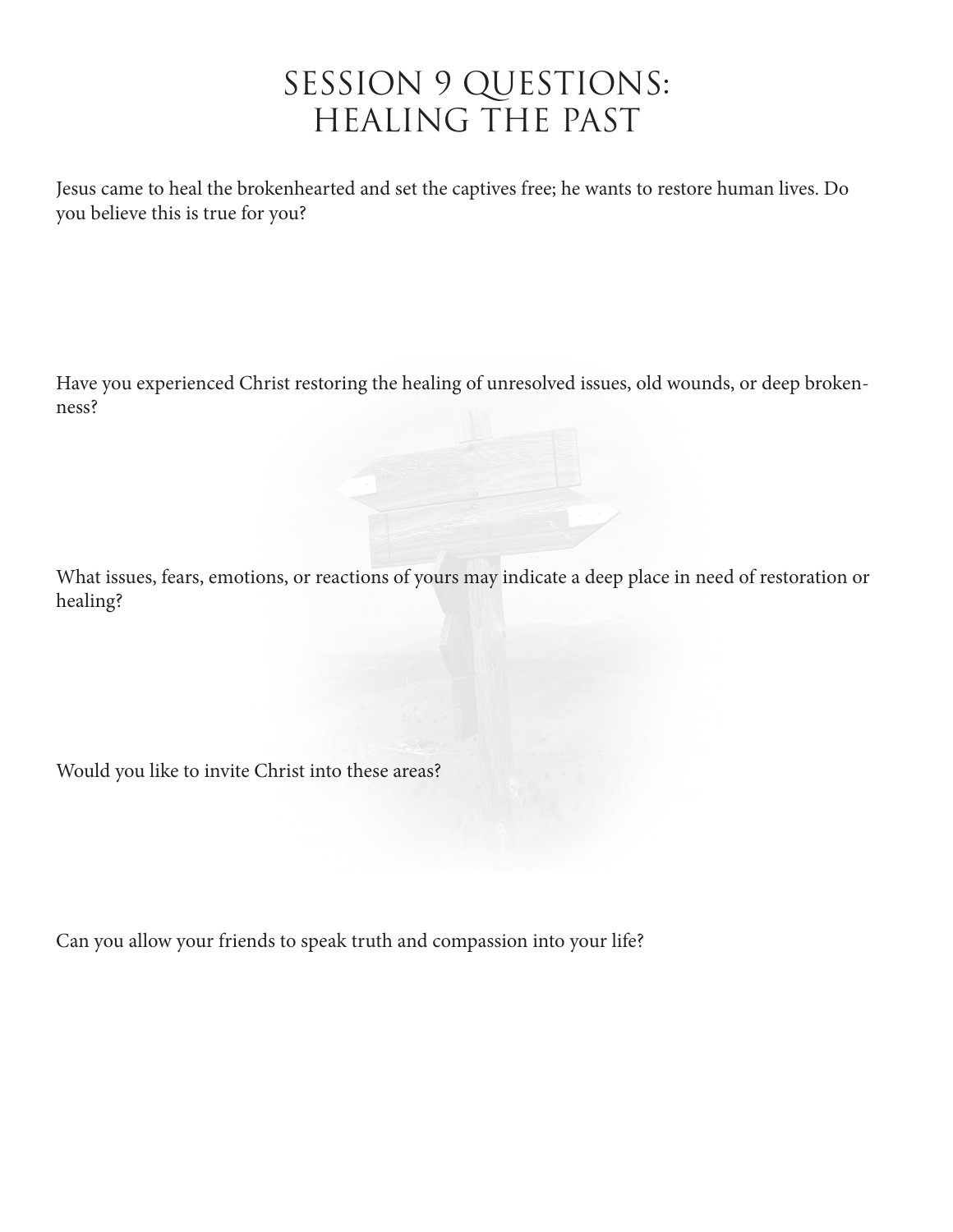### SESSION 10 QUESTIONS: UNMET LONGINGS

Do you live as though your heart is the most important part of your being?

Why is guarding your heart so difficult?

What do you desire or long for in your life?

What are some of your unmet longings for life?

How have you handled those unmet desires/longings you've had?

Describe a time when Jesus proved himself to be enough for you in the face of unfulfilled desires.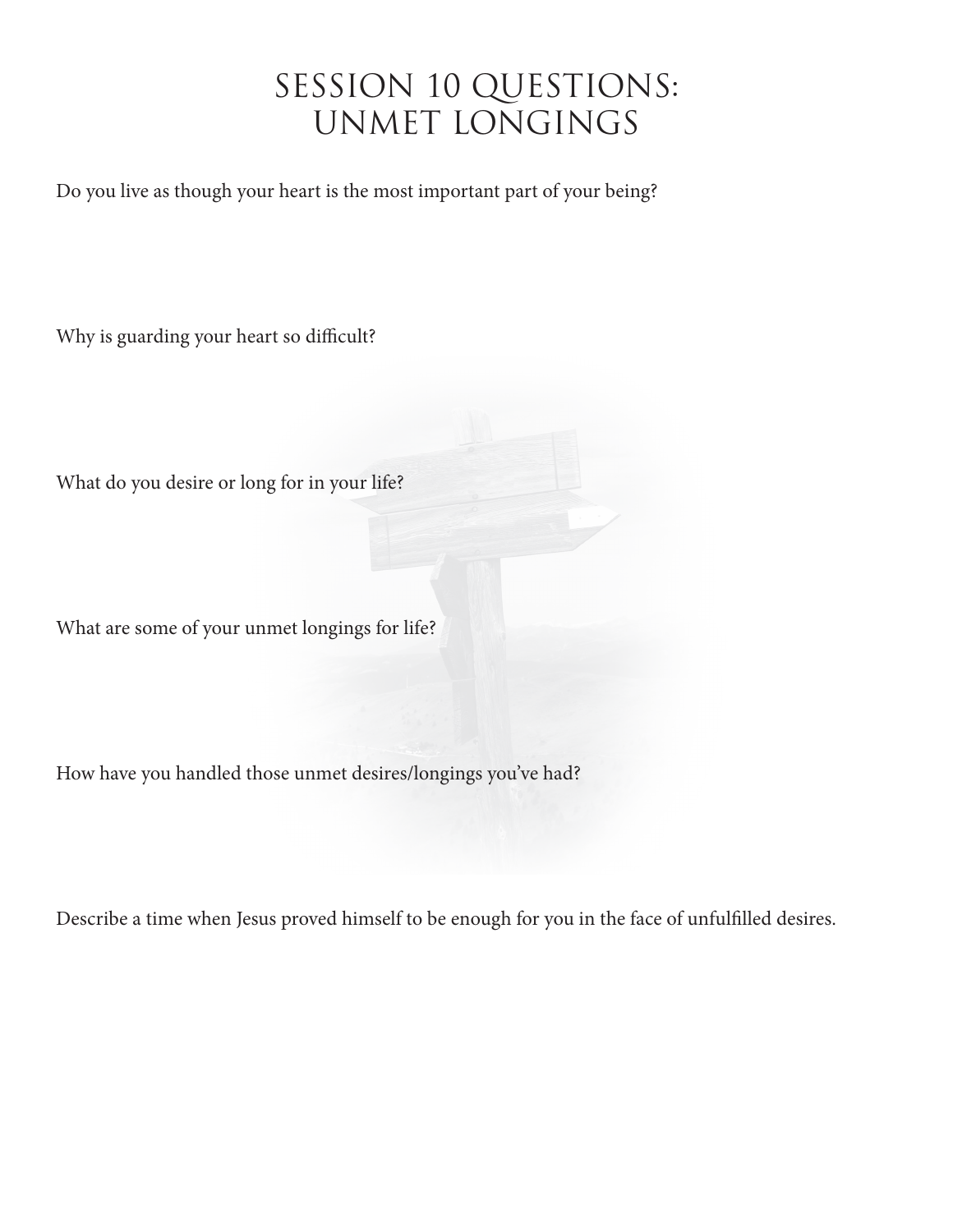# SESSION 11 QUESTIONS: SORTING THINGS OUT

What events of your life would you currently like to invite Christ into to help interpret and sort things out?

How will this lesson affect your response to all that unfolds in your life this week?

How well do you live in the moment?

Why is sorting out the issues of your heart important?

How aware are you of your internal life and all that you're feeling and thinking as events take place throughout the day?